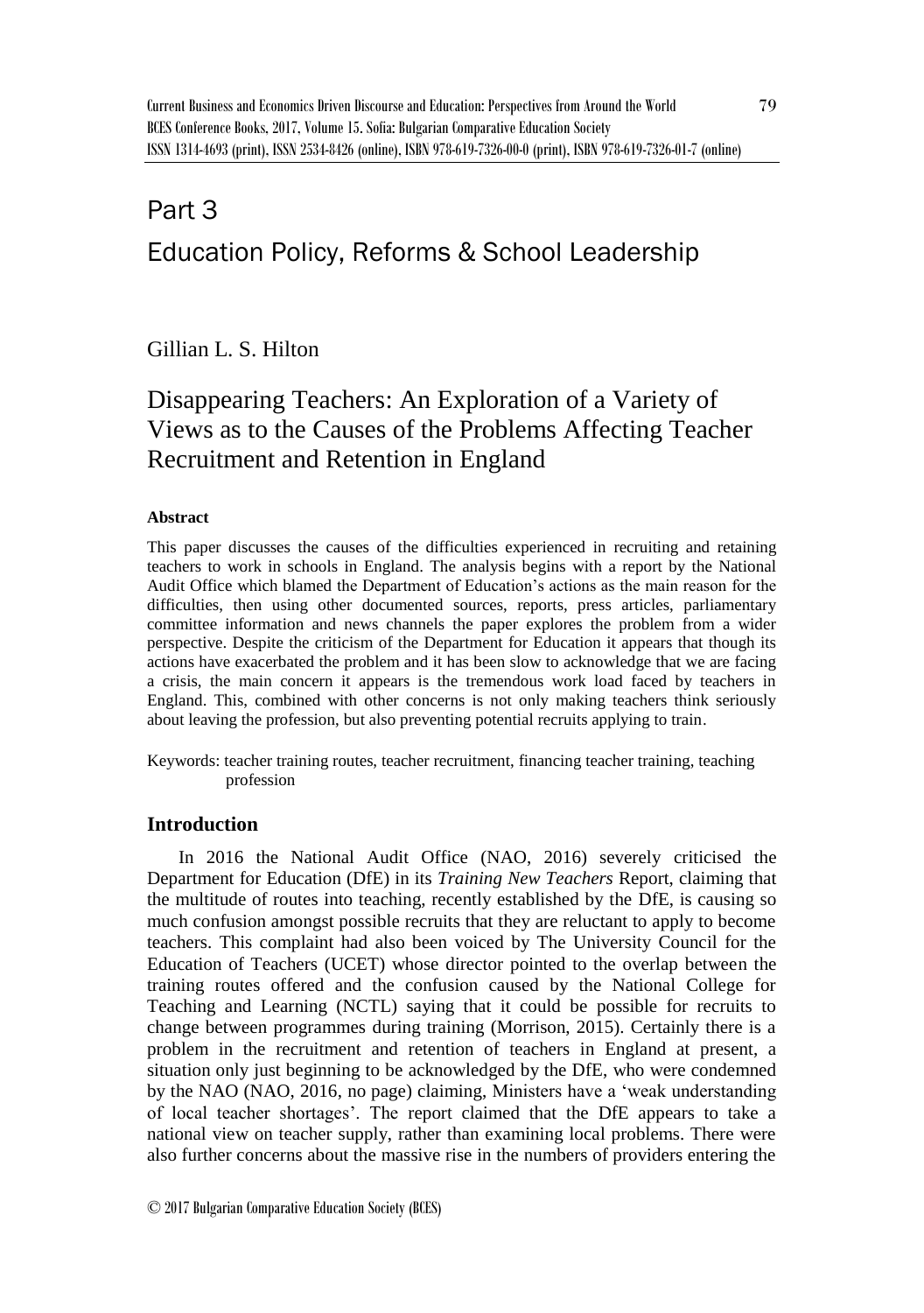field, as the DfE had not seemed to consider the increased cost of inspecting all those now engaged in teacher training. The NAO's conclusion was that the seven hundred million pounds spent yearly on recruiting and training teachers is not providing value for money.

Certainly there are recruitment and retention problems. Dickens (2016) reports that the shortage of teachers is increasing, as for four years, recruitment targets have been missed. Vacancies increased from 350 (0.1 per cent of the workforce) in 2011 to 3,210 (0.9 per cent) in 2014, though these figures are collected in November when vacancies are generally at their lowest. Burns (2016) points out that the shortages are particularly acute in the secondary sector, with fourteen out of the seventeen secondary subjects failing to recruit to target, but now primary schools too are finding it impossible to recruit and retain enough teachers. To add to this problem government's action to cut funding for some programmes such as the new School Direct route, has seriously concerned schools and affected potential recruitment as training salaries have been cut. As many of the School Direct applicants are already employed in schools as Learning Support Assistants, they cannot train without a salary. The NAO (2016) continued its criticism of the DfE, questioning the judgements made about the numbers of training places required, as data was flawed and supply models used by the DfE were internal and had not been justified by the scrutiny of exterior review. Further concerns were expressed with regard to the lack of training places in areas of greatest need, for example the east of England, where an increasing rise in immigration from the EU had put tremendous pressure on school places.

#### **Training place provision**

The routes to becoming a teacher in England are many and varied including the most popular the Post Graduate Certificate of Education (PGCE), taken for one academic year after a subject degree, with an intense period of theory at the start of the training then practice in at least two different schools, increasing in amount as the year progresses. This route is for secondary, primary and early years teachers and is run in Higher Education Institutions (HEIs). The undergraduate route which qualifies students for a degree and qualified teacher status (QTS) (3 to 4 years in total) is also offered by HEIs and is popular with those training for primary and early years as it gives more subject input and a chance to specialize in maths, English or science and increases practice time in schools each year. Though the above are in many ways school based, the greatest number of trainees however, are now trained in schools on 'so-called' school-based routes, via the one year School Direct routes (paid and unpaid) run by groups of schools, with a lead school or by a School Centred Initial Teacher Training organization (SCITT) or via a PGCE run by a SCITT, with support from an HEI or through the Teach First Route. This latter, a two year programme for graduates with good degrees from top raked universities, who undertake six weeks initial training then go straight into the classroom and qualify as teachers after two years. When qualified, the Teach First trainees can leave to follow another career or can expect rapid promotion to leadership.

In addition there are programmes for teachers of pre-school children (EYITT), for those who wish to work in secondary schools and further education colleges (QTLS), those wishing to teach English as a foreign language, for Doctoral students

Current Business and Economics Driven Discourse and Education: Perspectives from Around the World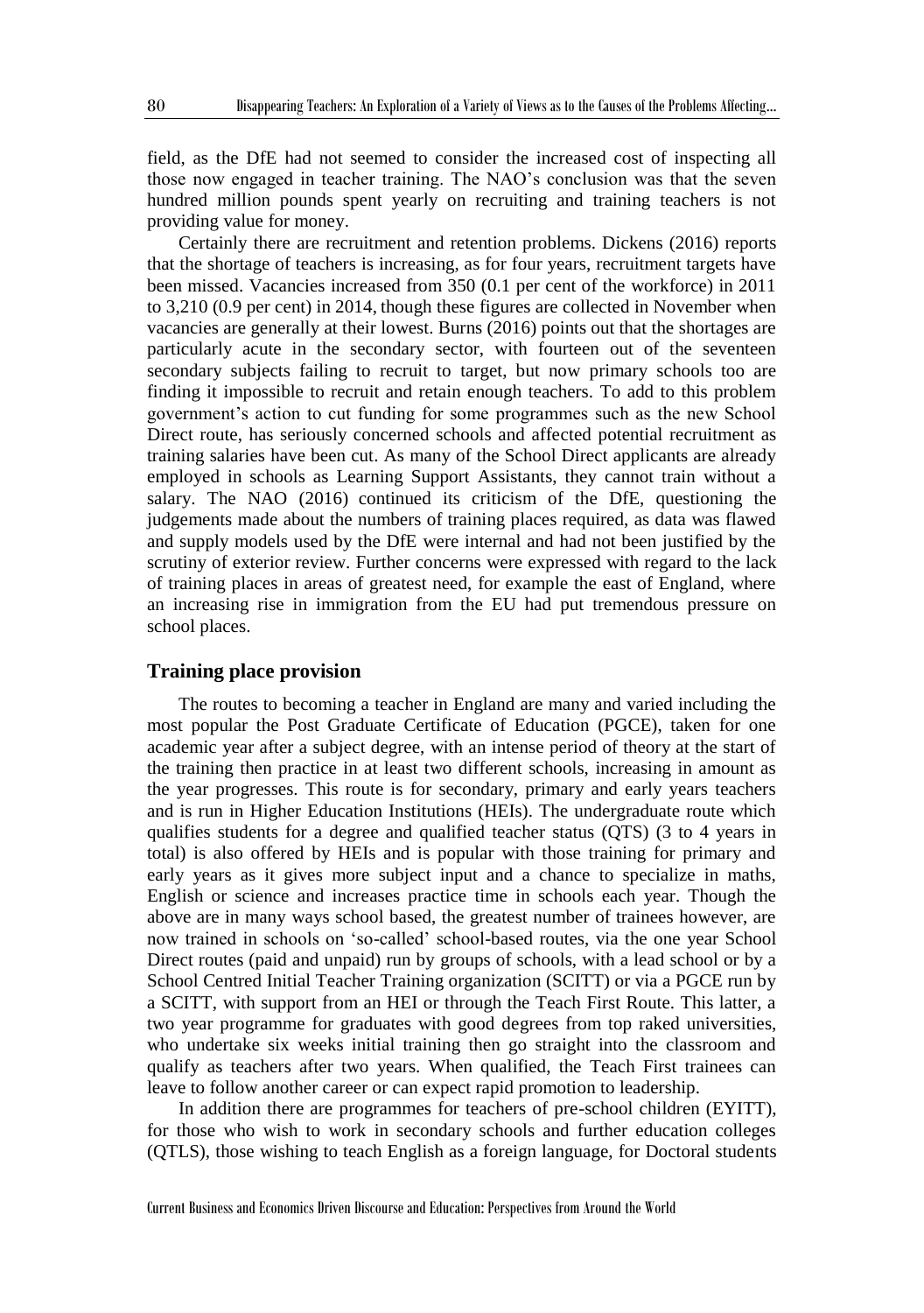who wish to undertake teaching and researching in schools, for troops who wish to become teachers and a primary physical education specialist route, plus a pilot programme for special needs teachers. The latest suggestion is for those who are concerned about the high cost of a university programme to be given the chance to follow a graduate apprenticeship scheme for four years based in schools after the trainee completes Advanced Level examinations at the end of schooling. This route would pay a small salary and combine degree level study and qualified teacher status whilst working in a school (Ward, 2016a). It is clear to see that with all this choice applicants might be confused about which programme to choose but the question must be asked, is this the only cause of the recruitment problem?

#### **Other concerns affecting recruitment and retention**

Reports from the press and government bodies point to a variety of problems which affect recruitment and retention of teachers in England.

#### *Subject shortages*

For years, there have been shortages in secondary specific subject areas such as maths, computer studies, and sciences particularly chemistry and physics, despite the government offering bursaries to prospective recruits in shortage subject areas. Now however it appears that other subjects are joining this group, for example, design and technology, modern foreign languages and business studies. The efficacy of the provision of financial incentives to highly qualified graduates to train for teaching has also been questioned by the NAO Report, which claims the DfE has no clear evidence that these financial incentives have any effect on recruitment. In maths the shortage problem has become acute, with schools reporting that many students are taught by non-maths specialists, so severe is the shortage of fully qualified maths teachers (Wiggins et al., 2016; Roberts & Foster, 2016). The main reason for this appears to be related to the fact that good maths graduates can demand salaries from business or financial institutions at a much higher rate than is offered to teachers (Ward, 2016b). Vaughan (2016) reports that head teachers are increasingly complaining about the quality of the teachers they are forced to appoint in order to staff their schools and that they are having to cut non-core subjects from the curriculum and/or increase class sizes in order to provide sufficient teachers for their rising school rolls.

#### *Salaries*

The curtailing of salary increases for teachers after the 2008 financial crash is affecting numbers of prospective trainees, as public sector salaries have been pegged at a 1% annual increase (Busby, 2016a). Coupled with this is the introduction of performance related pay, which has resulted in some teachers receiving no salary rise at all. In the private sector incomes have been rising at a rate of about 2% making teaching far less attractive as a career than it was previously, as teaching is an occupation seen as stressful and low in status (Coughlan, 2013). Ward (2016c) reports that students with good A Level grades are not considering teaching as a possible career, as other jobs are better paid and far less stressful.

*Mistakes by government agencies*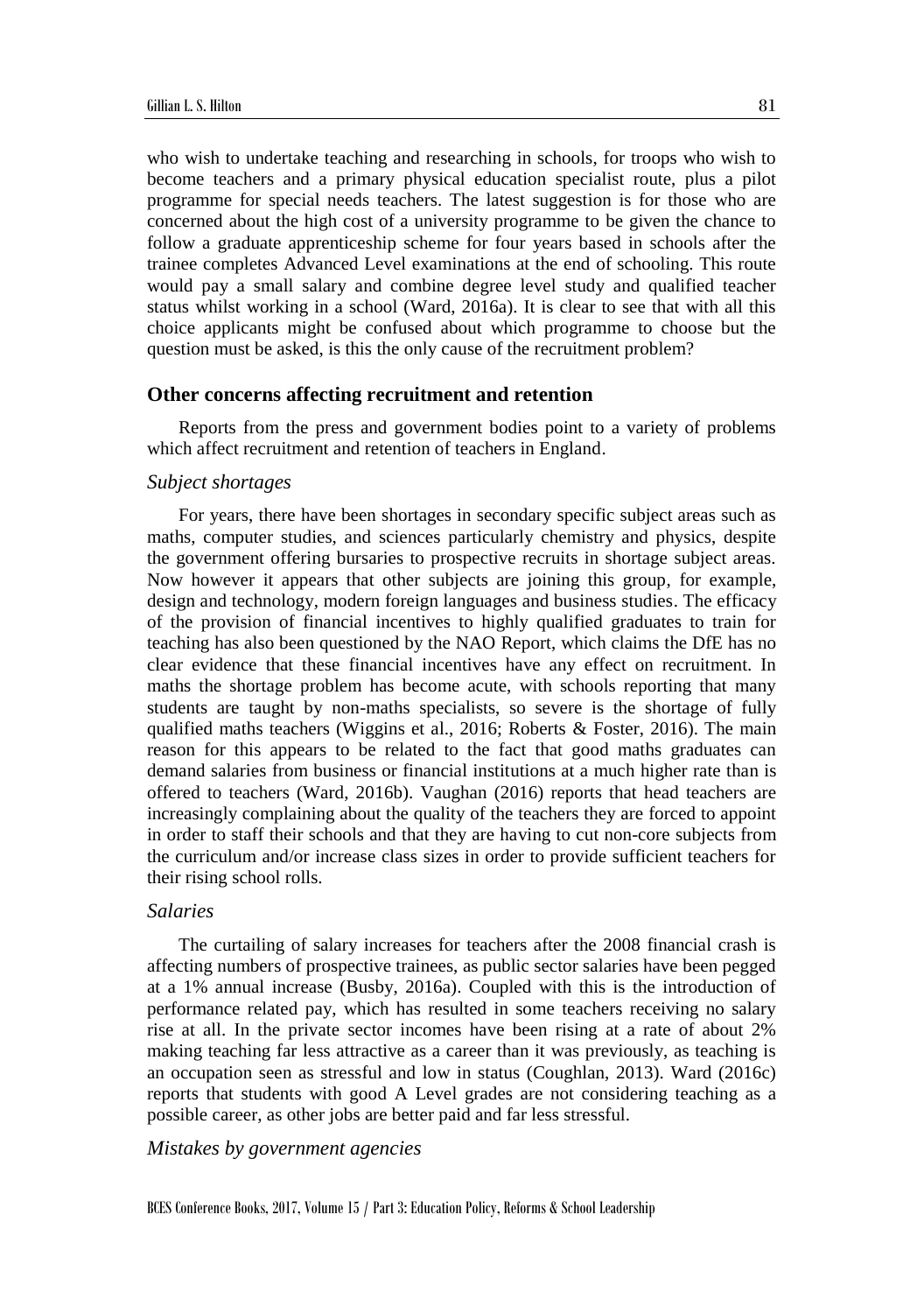Despite the DfE's attempts to encourage more people into teaching, mistakes have been made, for example, misleading adverts on national television appearing to promise a starting salary of thirty thousand pounds for new teachers, when this incentive is only available to highly qualified physics graduates. It is possible that this much criticised advert has led to potential trainees perceiving the DfE's information as lacking credibility. Targets for recruitment are not being met and constant changes by the DfE in controlling training places available, even during the middle of recruitment periods, has caused confusion and consternation to providers, who also complain about the amount of paperwork required. The NCTL's actions in the 2015/16 recruitment phase were described as creating a 'free for all' (Ward, 2015, p. 18) as allocations to places were removed and a first past the post system installed mid-year. This resulted in all providers scrambling to interview and offer places as soon as possible, before the NCTL and DfE decided to prevent further recruitment. This resulted in some recruits being told that despite their being offered an interview; providers had been told to stop recruiting.

#### *Increasing costs of the training routes*

As a result of the DfE's widening of training routes the costs of training a teacher is rising. The most expensive route  $(f70,000)$  per trainee) is Teach First which is intended to either quickly project trainees into positions of leadership but also allowing them, after their two years to leave teaching and follow another career. As a result, this programme has the highest drop-out rate of all the routes into teaching (Allen et al., 2014). Further to this is the problem of the attempt by the DfE to recruit teachers from overseas (Stewart, 2015) and also train returning troops to be teachers. These initiatives have also been costly, particularly as they have failed to bring in the projected numbers of new teachers. Richardson (2016) points to the expectations as opposed to the reality, as after two years the troops' scheme had only produced twenty eight new teachers and the drop-out rate from training has been very high. The scheme which offered a degree and qualified teacher status in two years has been condemned by unions as many of these recruits lack the required subject knowledge and success in the military does not mean that becoming a good teacher is assured. As for the overseas recruitment staff arrive, but having experienced English schools, many either quickly return home, or convert to supply teaching where the demands are less. The causes for this failure to remain in the job appear to be the massive demands by government on teachers in England and the poor behaviour and attitude of many children (Busby, 2016b).

#### *Teacher retention*

Scott (2016) reported that the present leaving rate from teaching is at its highest for ten years, 9.5% of staff left in 2016. Rustin (2016) reports that one of the main teacher unions Association of Teachers and Lecturers (ATL) has claimed that the role of a teacher prevents people leading normal lives and also noted the claim by the Chief Inspector of Ofsted that two thirds of recruits leave the profession during the first five years of their service, a disastrous loss to the profession professionally and economically. Additionally Santry (2016) and Ward (2016d) have reported that experienced teachers are leaving the profession in an attempt to lead less stressful lives and stepping down to become private tutors, Learning Support Assistants in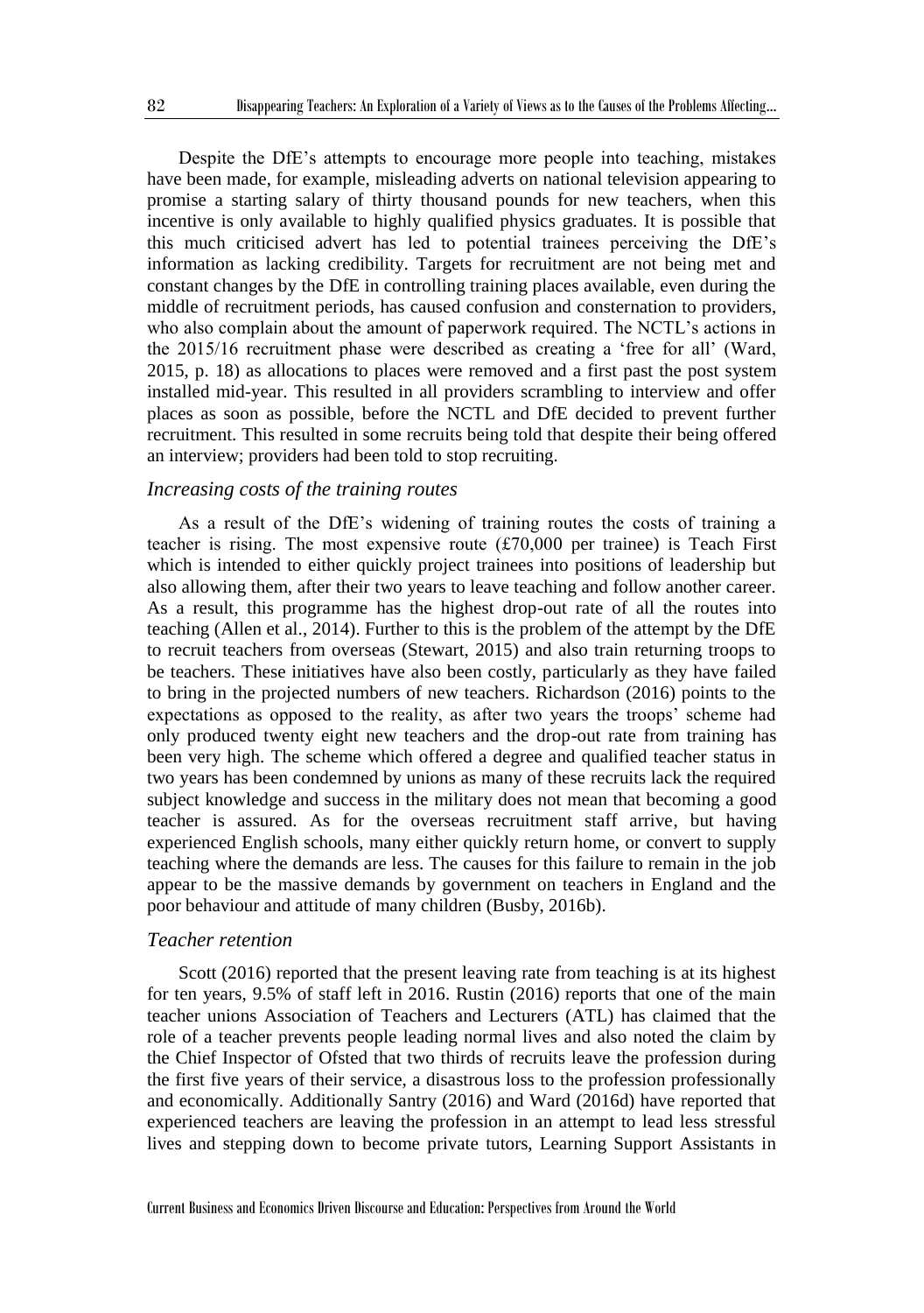another teacher's classroom, or cover supervisors where the weight of responsibility and accountability were far less. Also she noted the numbers of teachers now retiring early, as they no longer felt able to cope with the expectations of government and inspectors. Many of those who leave either during training or after working in the schools go on to work in the education sector and often, as reported by The National Foundation for Educational Research (NFER), initially take a reduction in salary (Worth et al., 2015). In addition, a greater number of teachers than previously are now seeking work overseas in international schools, where pay is higher and the stress and demands on staff far less acute (Barker, 2016). Rustin's (2016) research on the reasons for leaving the profession raised the areas of the constant changes made by governments to the curriculum, the assessment process and the teachers' lack of control over their own work, coupled with the stultifying form filling and report writing all resulting in stress and a feeling of being exploited.

#### *Teachers leaving the profession due to overwork*

A report by ATL (Lee-Potter, 2016) claimed that four out of ten teachers leave the job within a year of studying to become a teacher. The causes were many but centre on poor behaviour in classrooms and the amount of time spent planning, justifying the choice of teaching method employed and the insistence on detailed reflections on every lesson taught which proved to be too much work for many trainees. An ex teacher claimed that teachers are overworked, undervalued and underpaid (Lee-Potter, 2016). Marsh (2016) claims that teachers enter the profession for a variety of reasons but mainly, according to a recent survey, to make a difference to the lives of the children (92%). Many however, are quickly disillusioned, with poor pay and bad behaviour being high on the list of complaints about the job. The workload issue however, seems to have come to the fore, as why so many teachers leave. Despite promises made by government to look into the problem, little has been done and the constant changes to the curriculum, assessment processes and demands for constant data gathering are making the job of a teacher impossible and unattractive. Woodcock (2016) suggested that Ofsted should look at teacher turnover figures when making judgements on a school's success levels. *The Times* article also reported that one of the groups examining teacher retention has suggested that schools should be held accountable for the well-being of their staff. However, as recently head teachers too are now leaving the profession early and good heads are becoming increasingly difficult to find this suggestion seems nonviable.

# **Conclusion**

It is clear from the above that despite claims that the myriad routes into teaching are the main cause of a lack of recruits, that the problem is far more complicated. It is however, obvious that the profession is becoming far less attractive to potential recruits. It has taken a long time for the government to acknowledge and address this problem and it has certainly not solved the subject of teacher workload, which is central to many of the problems noted above. However, the lack of status of the profession, the micro-management by government of everything that happens in schools, lack of communication between government departments, coupled with the lack of trust of teachers; constant inspection and a loss of professionalism and the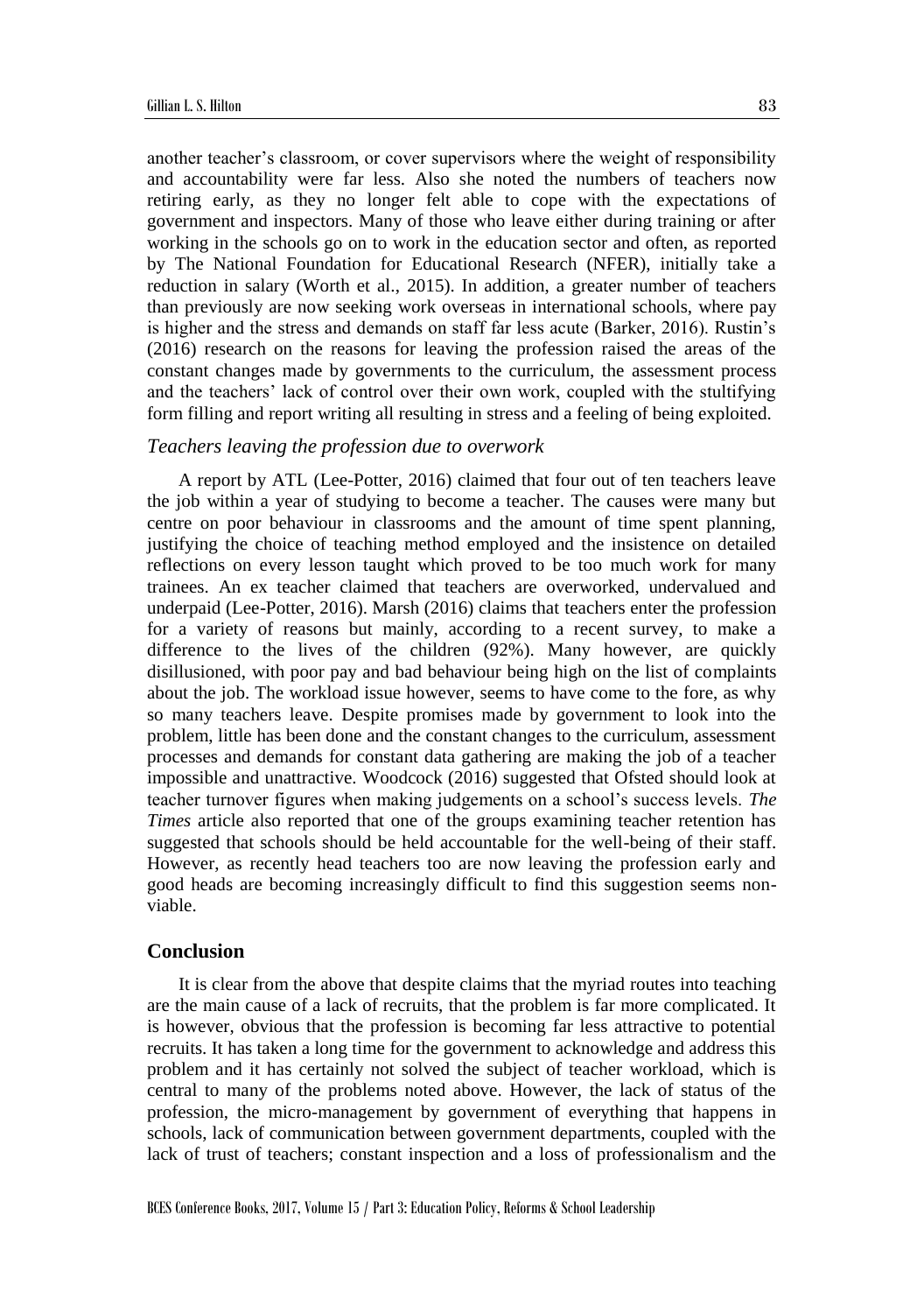low pay in comparison with other jobs are adding to the crisis. At present with rising school roles due to migration and an increasing birth rate, recruiting teachers is projected to become even more difficult in future. Nothing but better pay, more autonomy and less interference from government and a greater trust of teachers is needed, but this can only occur over the long term. The future for education of English children does not look promising, with larger classes, less well qualified teachers, shortages of staff in many subject areas and a lack of those wishing to take on management roles. Urgent government action of the right kind is needed but whether there is the will or the ability in government is at present in doubt.

#### **References**

- Allen, R., Belfield, C., Greaves, E., Sharp, C. & Walker, M. (2014): *The Costs and Benefits of Different Initial Teacher Training Routes.* Institute for Fiscal Studies, Report R100. London: Institute for Fiscal Studies.
- Busby, E. (2016a): Recruitment fears worsen as teacher pay gap grows. London: *TES Insight*, February 6<sup>th</sup>.
- Busby, E. (2016b): Over worked, over tired, over here but not for long. London: *TES Insight*, January 22nd .
- Coughlan, S. (2013): Teachers in China given highest level of public respect. *BBC News Education and Family*, 14<sup>th</sup> October 2013, http://www.bbc.co.uk/news/education-24381946 (Accessed 13.09.2016).
- Dickens, J. (2016): *NAO Teacher Recruitment Report: The 15 key points*. http://schoolsweek.co.uk/nao-teacher-recruitment-report-the-15-key-points/ (Accessed 26.07.2016).
- Lee-Potter, E. (2016): I dropped out of teaching after six months so I'm not surprised other teachers are leaving in their droves. London: *The Guardian*, 7<sup>th</sup> March.
- Marsh, S, (2015): Fact or fiction? The reasons teachers choose the job and quit. London: *The Guardian Teacher Network*, 23rd October.
- National Audit Office (2016): *Summary of Training new teachers: Report by National Audit Office for Department for Education*. https://www.nao.org.uk/wp-content/uploads/ 2016/02/Training-new-teachers-Summary (Accessed 20.07.2016).
- Richardson, H. (2016): Troops to Teachers sees 28 ex-servicemen qualify. *BBC News Education and Family*, 18th February 2016, http://www.bbc.co.uk/news/education-35595424 (Accessed 24.07. 2016).
- Roberts, N. & Foster, D. (2016): *Initial Teacher Training in England*. House of Commons Briefing Paper No.5 6710, http://dera.ioe.ac.uk/26354/2/SN06710\_Redacted.pdf (Accessed 22.12 2016).
- Rustin, S. (2016): Schools out for ever: a tale of two teachers. *The Guardian*, 19<sup>th</sup> July 2016, https://www.theguardian.com/education/2016/jul/19/school-teachers-recruitment-crisis (Accessed 30.07.2016).
- Santry, C. (2016): Teachers ditch classrooms to become private tutors. London: *TES Insight*, 7<sup>th</sup> October; *TES Insight*, 21<sup>st</sup> October.
- Scott, S. (2016): Highest teacher leaving rate in a decade and 6 other things we learned about the school workforce. *Schools week,* http://schoolsweek.co.uk/highest-teacherleaving-rate-in-a-decade-and-6-other-things-we-learned-about-the-school-workforce/ (Accessed 24.10.016).

Current Business and Economics Driven Discourse and Education: Perspectives from Around the World